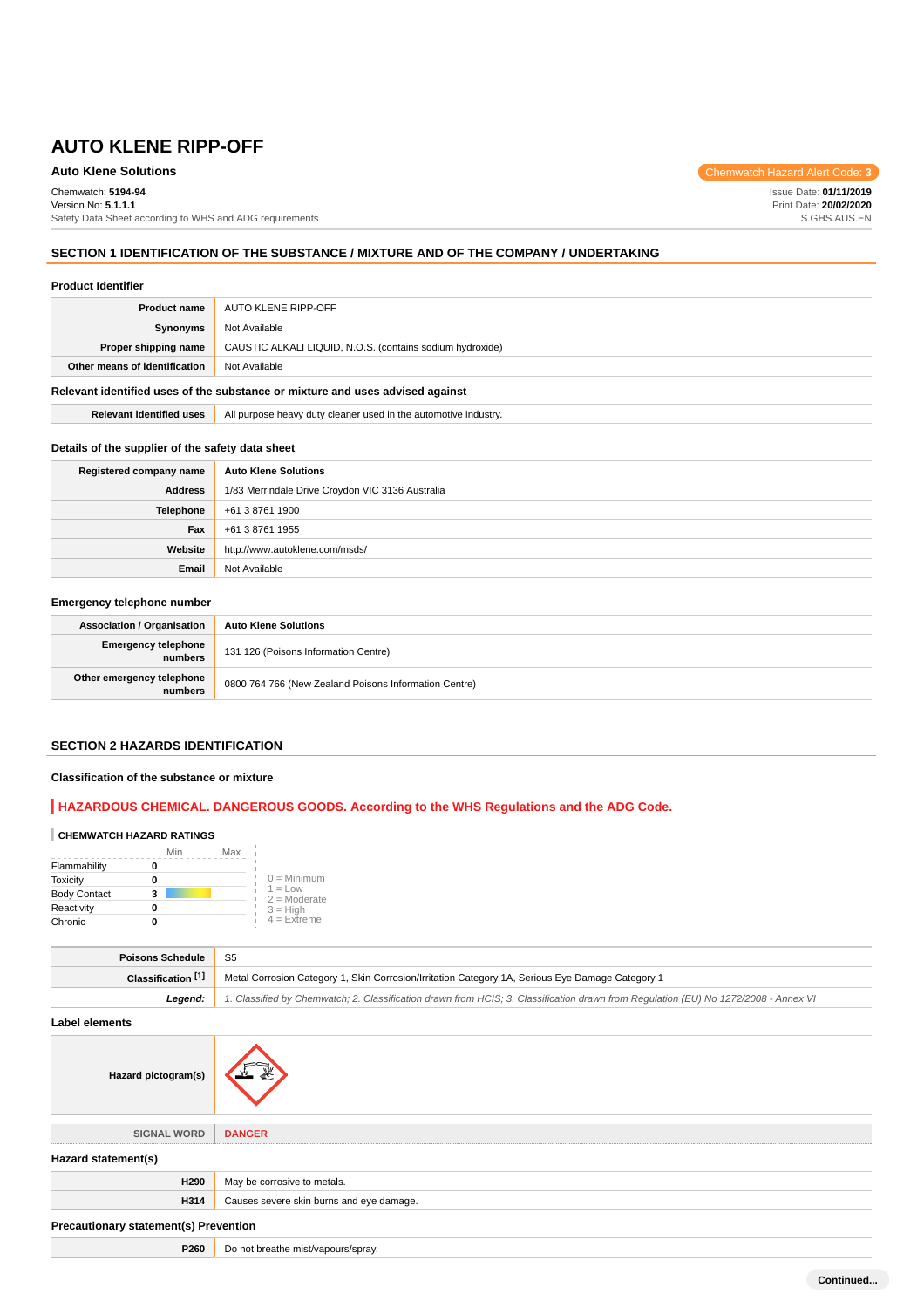**P280** Wear protective gloves/protective clothing/eye protection/face protection. **P234** Keep only in original container.

## **Precautionary statement(s) Response**

| P301+P330+P331 | IF SWALLOWED: Rinse mouth. Do NOT induce vomiting.                                                                               |
|----------------|----------------------------------------------------------------------------------------------------------------------------------|
| P303+P361+P353 | IF ON SKIN (or hair): Remove/Take off immediately all contaminated clothing. Rinse skin with water/shower.                       |
| P305+P351+P338 | IF IN EYES: Rinse cautiously with water for several minutes. Remove contact lenses, if present and easy to do. Continue rinsing. |
| P310           | Immediately call a POISON CENTER or doctor/physician.                                                                            |
| P321           | Specific treatment (see advice on this label).                                                                                   |
| P363           | Wash contaminated clothing before reuse.                                                                                         |
| P390           | Absorb spillage to prevent material damage.                                                                                      |

# **Precautionary statement(s) Storage**

**P405** Store locked up.

### **Precautionary statement(s) Disposal**

**P501** Dispose of contents/container to authorised hazardous or special waste collection point in accordance with any local regulation.

## **SECTION 3 COMPOSITION / INFORMATION ON INGREDIENTS**

#### **Substances**

See section below for composition of Mixtures

## **Mixtures**

| <b>CAS No</b> | %[weight] | Name                                         |
|---------------|-----------|----------------------------------------------|
| Not Available | $0 - 10$  | alkaline salts, proprietary                  |
| Not Available | $0 - 10$  | surfactant blend (proprietary non-hazardous) |
| Not Available | $0 - 10$  | Ingredients determined not to be hazardous   |
| 1310-73-2     | $0 - 3$   | sodium hvdroxide                             |
| 7732-18-5     | >60       | water                                        |

## **SECTION 4 FIRST AID MEASURES**

| Description of first aid measures |                                                                                                                                                                                                                                                                                                                                                                                                                                                                                                                                                                                                                                                                                                                                                                                                                                                                                                                                                                                                                                                                                                                                                     |  |
|-----------------------------------|-----------------------------------------------------------------------------------------------------------------------------------------------------------------------------------------------------------------------------------------------------------------------------------------------------------------------------------------------------------------------------------------------------------------------------------------------------------------------------------------------------------------------------------------------------------------------------------------------------------------------------------------------------------------------------------------------------------------------------------------------------------------------------------------------------------------------------------------------------------------------------------------------------------------------------------------------------------------------------------------------------------------------------------------------------------------------------------------------------------------------------------------------------|--|
| <b>Eye Contact</b>                | If this product comes in contact with the eyes:<br>Immediately hold eyelids apart and flush the eye continuously with running water.<br>Ensure complete irrigation of the eye by keeping eyelids apart and away from eye and moving the eyelids by occasionally lifting the upper<br>and lower lids.<br>▶ Continue flushing until advised to stop by the Poisons Information Centre or a doctor, or for at least 15 minutes.<br>Transport to hospital or doctor without delay.<br>▶ Removal of contact lenses after an eye injury should only be undertaken by skilled personnel.                                                                                                                                                                                                                                                                                                                                                                                                                                                                                                                                                                   |  |
| <b>Skin Contact</b>               | If skin or hair contact occurs:<br>Immediately flush body and clothes with large amounts of water, using safety shower if available.<br>• Quickly remove all contaminated clothing, including footwear.<br>▶ Wash skin and hair with running water. Continue flushing with water until advised to stop by the Poisons Information Centre.<br>Transport to hospital, or doctor.                                                                                                                                                                                                                                                                                                                                                                                                                                                                                                                                                                                                                                                                                                                                                                      |  |
| Inhalation                        | If fumes or combustion products are inhaled remove from contaminated area.<br>Lay patient down. Keep warm and rested.<br>Frostheses such as false teeth, which may block airway, should be removed, where possible, prior to initiating first aid procedures.<br>▶ Apply artificial respiration if not breathing, preferably with a demand valve resuscitator, bag-valve mask device, or pocket mask as trained.<br>Perform CPR if necessary.<br>Transport to hospital, or doctor.<br>Inhalation of vapours or aerosols (mists, fumes) may cause lung oedema.<br>► Corrosive substances may cause lung damage (e.g. lung oedema, fluid in the lungs).<br>As this reaction may be delayed up to 24 hours after exposure, affected individuals need complete rest (preferably in semi-recumbent<br>posture) and must be kept under medical observation even if no symptoms are (yet) manifested.<br>Effore any such manifestation, the administration of a spray containing a dexamethasone derivative or beclomethasone derivative may be<br>considered.<br>This must definitely be left to a doctor or person authorised by him/her.<br>(ICSC13719) |  |
| Ingestion                         | For advice, contact a Poisons Information Centre or a doctor at once.<br>• Urgent hospital treatment is likely to be needed.<br>If swallowed do <b>NOT</b> induce vomiting.<br>▶ If vomiting occurs, lean patient forward or place on left side (head-down position, if possible) to maintain open airway and prevent aspiration.<br>• Observe the patient carefully.<br>▶ Never give liquid to a person showing signs of being sleepy or with reduced awareness; i.e. becoming unconscious.<br>► Give water to rinse out mouth, then provide liquid slowly and as much as casualty can comfortably drink.<br>Transport to hospital or doctor without delay.                                                                                                                                                                                                                                                                                                                                                                                                                                                                                        |  |

**Indication of any immediate medical attention and special treatment needed**

Treat symptomatically.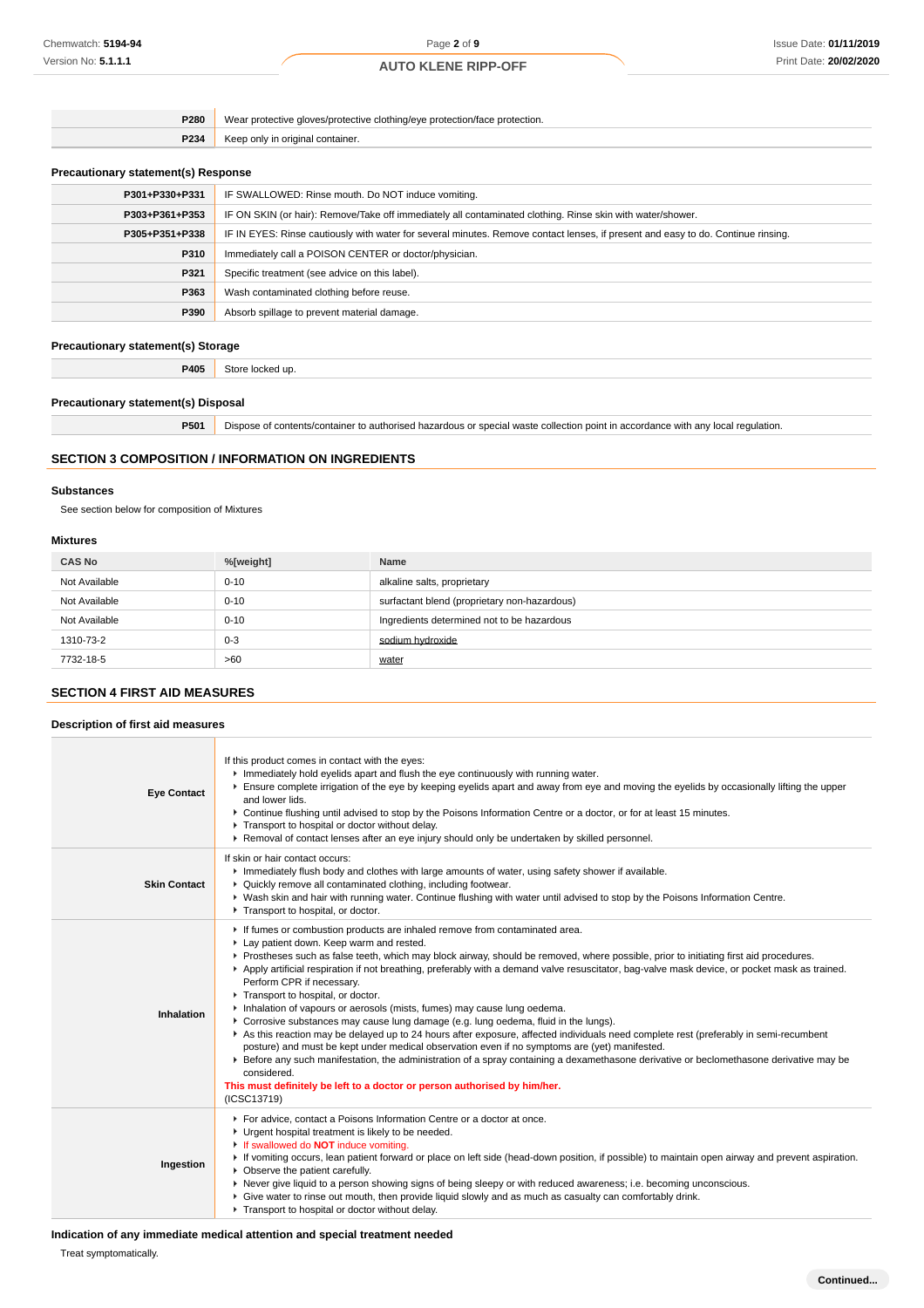for corrosives:

#### -------------------------------------------------------------- BASIC TREATMENT

- --------------------------------------------------------------
- Establish a patent airway with suction where necessary.
- Watch for signs of respiratory insufficiency and assist ventilation as necessary.
- Administer oxygen by non-rebreather mask at 10 to 15 l/min.
- Monitor and treat, where necessary, for pulmonary oedema . **Monitor and treat, where necessary, for shock.**
- Anticipate seizures.
- Where eyes have been exposed, flush immediately with water and continue to irrigate with normal saline during transport to hospital.
- DO NOT use emetics. Where ingestion is suspected rinse mouth and give up to 200 ml water (5 ml/kg recommended) for dilution where patient is able to swallow, has a strong gag reflex and does not drool.
- Skin burns should be covered with dry, sterile bandages, following decontamination.
- **DO NOT** attempt neutralisation as exothermic reaction may occur.

#### -------------------------------------------------------------- ADVANCED TREATMENT

- -------------------------------------------------------------- Consider orotracheal or nasotracheal intubation for airway control in unconscious patient or where respiratory arrest has occurred.
- **Positive-pressure ventilation using a bag-valve mask might be of use.**
- **Monitor and treat, where necessary, for arrhythmias.**
- ▶ Start an IV D5W TKO. If signs of hypovolaemia are present use lactated Ringers solution. Fluid overload might create complications.
- **P** Drug therapy should be considered for pulmonary oedema.
- Hypotension with signs of hypovolaemia requires the cautious administration of fluids. Fluid overload might create complications.
- $\blacktriangleright$  Treat seizures with diazepam.
- Proparacaine hydrochloride should be used to assist eye irrigation.

#### -------------------------------------------------------------- EMERGENCY DEPARTMENT

- Laboratory analysis of complete blood count, serum electrolytes, BUN, creatinine, glucose, urinalysis, baseline for serum aminotransferases (ALT and AST), calcium, phosphorus and magnesium, may assist in establishing a treatment regime.
- Positive end-expiratory pressure (PEEP)-assisted ventilation may be required for acute parenchymal injury or adult respiratory distress syndrome.
- Consider endoscopy to evaluate oral injury.

--------------------------------------------------------------

Consult a toxicologist as necessary.

BRONSTEIN, A.C. and CURRANCE, P.L. EMERGENCY CARE FOR HAZARDOUS MATERIALS EXPOSURE: 2nd Ed. 1994

# **SECTION 5 FIREFIGHTING MEASURES**

## **Extinguishing media**

- Water spray or fog.
- Foam.
- **Dry chemical powder.**
- $\blacktriangleright$  BCF (where regulations permit).
- Carbon dioxide.

#### **Special hazards arising from the substrate or mixture**

| <b>Fire Incompatibility</b>    | None known.                                                                                                                                                                                                                                                                                                                                                                                                                                                                      |  |
|--------------------------------|----------------------------------------------------------------------------------------------------------------------------------------------------------------------------------------------------------------------------------------------------------------------------------------------------------------------------------------------------------------------------------------------------------------------------------------------------------------------------------|--|
| <b>Advice for firefighters</b> |                                                                                                                                                                                                                                                                                                                                                                                                                                                                                  |  |
| <b>Fire Fighting</b>           | Alert Fire Brigade and tell them location and nature of hazard.<br>▶ Wear full body protective clothing with breathing apparatus.<br>Prevent, by any means available, spillage from entering drains or water course.<br>▶ Use fire fighting procedures suitable for surrounding area.<br>Do not approach containers suspected to be hot.<br>• Cool fire exposed containers with water spray from a protected location.<br>If safe to do so, remove containers from path of fire. |  |
| <b>Fire/Explosion Hazard</b>   | $\blacktriangleright$ Non combustible.<br>▶ Not considered a significant fire risk, however containers may burn.<br>May emit corrosive fumes.                                                                                                                                                                                                                                                                                                                                    |  |
| <b>HAZCHEM</b>                 | 2R                                                                                                                                                                                                                                                                                                                                                                                                                                                                               |  |

# **SECTION 6 ACCIDENTAL RELEASE MEASURES**

**Personal precautions, protective equipment and emergency procedures**

See section 8

#### **Environmental precautions**

See section 12

#### **Methods and material for containment and cleaning up**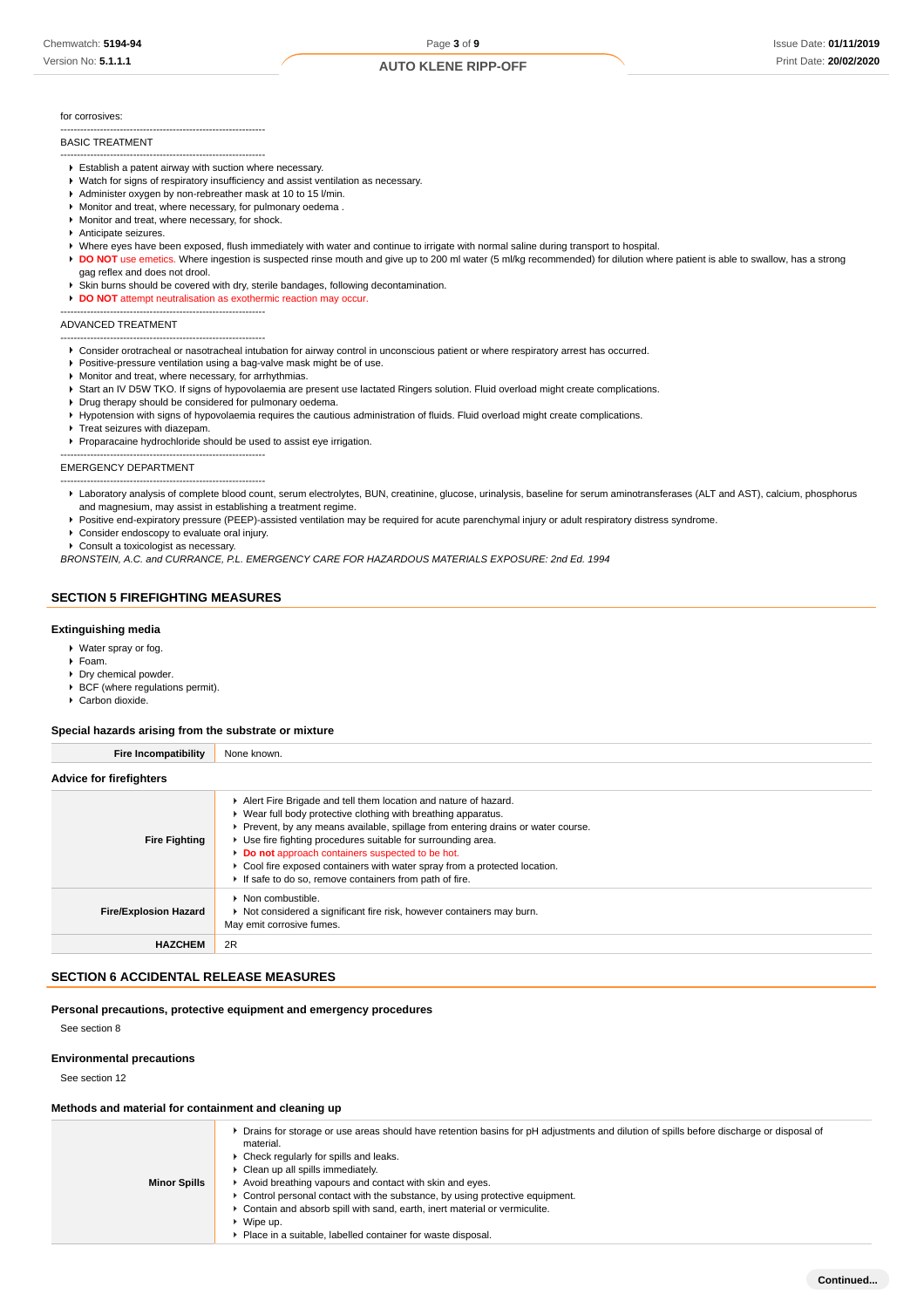| • Clear area of personnel and move upwind.<br>Alert Fire Brigade and tell them location and nature of hazard.<br>Wear full body protective clothing with breathing apparatus.<br>Prevent, by any means available, spillage from entering drains or water course.<br><b>Major Spills</b><br>Stop leak if safe to do so.<br>Contain spill with sand, earth or vermiculite.<br>▶ Collect recoverable product into labelled containers for recycling. |
|---------------------------------------------------------------------------------------------------------------------------------------------------------------------------------------------------------------------------------------------------------------------------------------------------------------------------------------------------------------------------------------------------------------------------------------------------|
|---------------------------------------------------------------------------------------------------------------------------------------------------------------------------------------------------------------------------------------------------------------------------------------------------------------------------------------------------------------------------------------------------------------------------------------------------|

## **SECTION 7 HANDLING AND STORAGE**

| Precautions for safe handling |                                                                                                                                                                                                                                                                                                                                                                                                               |
|-------------------------------|---------------------------------------------------------------------------------------------------------------------------------------------------------------------------------------------------------------------------------------------------------------------------------------------------------------------------------------------------------------------------------------------------------------|
| Safe handling                 | DO NOT allow clothing wet with material to stay in contact with skin<br>Avoid all personal contact, including inhalation.<br>▶ Wear protective clothing when risk of exposure occurs.<br>▶ Use in a well-ventilated area.<br>Avoid contact with moisture.<br>Avoid contact with incompatible materials.<br>V When handling, DO NOT eat, drink or smoke.<br>▶ Keep containers securely sealed when not in use. |
| Other information             | Store in original containers.<br>▶ Keep containers securely sealed.<br>Store in a cool, dry, well-ventilated area.<br>Store away from incompatible materials and foodstuff containers.<br>▶ Protect containers against physical damage and check regularly for leaks.<br>▶ Observe manufacturer's storage and handling recommendations contained within this SDS.                                             |

# **Conditions for safe storage, including any incompatibilities**

| Chemwatch: 5194-94                                                                                                                                                     |                                                                                                                                                                                                                                                                                                                                                                                                                         |                                                                                                                                                                                                                                                                                                                                                                                               | Page 4 of 9                |                                                                                                                                                                                                                                                                                                                                                                                                                                                                                                                                                                                                                                                                                                           |              | <b>Issue Date: 01/11/2019</b> |
|------------------------------------------------------------------------------------------------------------------------------------------------------------------------|-------------------------------------------------------------------------------------------------------------------------------------------------------------------------------------------------------------------------------------------------------------------------------------------------------------------------------------------------------------------------------------------------------------------------|-----------------------------------------------------------------------------------------------------------------------------------------------------------------------------------------------------------------------------------------------------------------------------------------------------------------------------------------------------------------------------------------------|----------------------------|-----------------------------------------------------------------------------------------------------------------------------------------------------------------------------------------------------------------------------------------------------------------------------------------------------------------------------------------------------------------------------------------------------------------------------------------------------------------------------------------------------------------------------------------------------------------------------------------------------------------------------------------------------------------------------------------------------------|--------------|-------------------------------|
| Version No: <b>5.1.1.1</b>                                                                                                                                             |                                                                                                                                                                                                                                                                                                                                                                                                                         |                                                                                                                                                                                                                                                                                                                                                                                               | <b>AUTO KLENE RIPP-OFF</b> |                                                                                                                                                                                                                                                                                                                                                                                                                                                                                                                                                                                                                                                                                                           |              | Print Date: 20/02/2020        |
| <b>Major Spills</b>                                                                                                                                                    | ▶ Stop leak if safe to do so.                                                                                                                                                                                                                                                                                                                                                                                           | Clear area of personnel and move upwind.<br>Alert Fire Brigade and tell them location and nature of hazard.<br>• Wear full body protective clothing with breathing apparatus.<br>▶ Prevent, by any means available, spillage from entering drains or water course.<br>Contain spill with sand, earth or vermiculite.<br>• Collect recoverable product into labelled containers for recycling. |                            |                                                                                                                                                                                                                                                                                                                                                                                                                                                                                                                                                                                                                                                                                                           |              |                               |
| Personal Protective Equipment advice is contained in Section 8 of the SDS.                                                                                             |                                                                                                                                                                                                                                                                                                                                                                                                                         |                                                                                                                                                                                                                                                                                                                                                                                               |                            |                                                                                                                                                                                                                                                                                                                                                                                                                                                                                                                                                                                                                                                                                                           |              |                               |
| <b>SECTION 7 HANDLING AND STORAGE</b>                                                                                                                                  |                                                                                                                                                                                                                                                                                                                                                                                                                         |                                                                                                                                                                                                                                                                                                                                                                                               |                            |                                                                                                                                                                                                                                                                                                                                                                                                                                                                                                                                                                                                                                                                                                           |              |                               |
| Precautions for safe handling                                                                                                                                          |                                                                                                                                                                                                                                                                                                                                                                                                                         |                                                                                                                                                                                                                                                                                                                                                                                               |                            |                                                                                                                                                                                                                                                                                                                                                                                                                                                                                                                                                                                                                                                                                                           |              |                               |
| Safe handling                                                                                                                                                          |                                                                                                                                                                                                                                                                                                                                                                                                                         | DO NOT allow clothing wet with material to stay in contact with skin<br>Avoid all personal contact, including inhalation.<br>▶ Wear protective clothing when risk of exposure occurs.<br>Use in a well-ventilated area.<br>Avoid contact with moisture.<br>Avoid contact with incompatible materials.<br>V When handling, DO NOT eat, drink or smoke.                                         |                            |                                                                                                                                                                                                                                                                                                                                                                                                                                                                                                                                                                                                                                                                                                           |              |                               |
| Other information                                                                                                                                                      | ▶ Keep containers securely sealed when not in use.<br>Store in original containers.<br>▶ Keep containers securely sealed.<br>Store in a cool, dry, well-ventilated area.<br>Store away from incompatible materials and foodstuff containers.<br>▶ Protect containers against physical damage and check regularly for leaks.<br>▶ Observe manufacturer's storage and handling recommendations contained within this SDS. |                                                                                                                                                                                                                                                                                                                                                                                               |                            |                                                                                                                                                                                                                                                                                                                                                                                                                                                                                                                                                                                                                                                                                                           |              |                               |
| Conditions for safe storage, including any incompatibilities                                                                                                           |                                                                                                                                                                                                                                                                                                                                                                                                                         |                                                                                                                                                                                                                                                                                                                                                                                               |                            |                                                                                                                                                                                                                                                                                                                                                                                                                                                                                                                                                                                                                                                                                                           |              |                               |
| Suitable container                                                                                                                                                     | Lined metal can, lined metal pail/ can.<br>▶ Plastic pail.<br>▶ Polyliner drum.<br>For low viscosity materials<br>Removable head packaging;<br>▶ Cans with friction closures and<br>▶ low pressure tubes and cartridges<br>may be used.<br>incompatible with the plastic.                                                                                                                                               | Packing as recommended by manufacturer.<br>Check all containers are clearly labelled and free from leaks.<br>• Drums and jerricans must be of the non-removable head type.<br>▶ Where a can is to be used as an inner package, the can must have a screwed enclosure.                                                                                                                         |                            | For materials with a viscosity of at least 2680 cSt. (23 deg. C) and solids (between 15 C deg. and 40 deg C.):<br>Where combination packages are used, and the inner packages are of glass, porcelain or stoneware, there must be sufficient inert cushioning<br>material in contact with inner and outer packages unless the outer packaging is a close fitting moulded plastic box and the substances are not                                                                                                                                                                                                                                                                                           |              |                               |
| <b>Storage incompatibility</b>                                                                                                                                         |                                                                                                                                                                                                                                                                                                                                                                                                                         | Avoid strong acids, acid chlorides, acid anhydrides and chloroformates.                                                                                                                                                                                                                                                                                                                       |                            |                                                                                                                                                                                                                                                                                                                                                                                                                                                                                                                                                                                                                                                                                                           |              |                               |
|                                                                                                                                                                        |                                                                                                                                                                                                                                                                                                                                                                                                                         |                                                                                                                                                                                                                                                                                                                                                                                               |                            |                                                                                                                                                                                                                                                                                                                                                                                                                                                                                                                                                                                                                                                                                                           |              |                               |
| <b>SECTION 8 EXPOSURE CONTROLS / PERSONAL PROTECTION</b><br><b>Control parameters</b><br><b>OCCUPATIONAL EXPOSURE LIMITS (OEL)</b><br><b>INGREDIENT DATA</b><br>Source | Ingredient                                                                                                                                                                                                                                                                                                                                                                                                              | <b>Material name</b>                                                                                                                                                                                                                                                                                                                                                                          | <b>TWA</b>                 | <b>STEL</b>                                                                                                                                                                                                                                                                                                                                                                                                                                                                                                                                                                                                                                                                                               | Peak         | <b>Notes</b>                  |
| Australia Exposure Standards                                                                                                                                           | sodium hydroxide                                                                                                                                                                                                                                                                                                                                                                                                        | Sodium hydroxide                                                                                                                                                                                                                                                                                                                                                                              | Not Available              | Not Available                                                                                                                                                                                                                                                                                                                                                                                                                                                                                                                                                                                                                                                                                             | $2$ mg/m $3$ | Not Available                 |
|                                                                                                                                                                        |                                                                                                                                                                                                                                                                                                                                                                                                                         |                                                                                                                                                                                                                                                                                                                                                                                               |                            |                                                                                                                                                                                                                                                                                                                                                                                                                                                                                                                                                                                                                                                                                                           |              |                               |
| <b>EMERGENCY LIMITS</b>                                                                                                                                                |                                                                                                                                                                                                                                                                                                                                                                                                                         |                                                                                                                                                                                                                                                                                                                                                                                               |                            |                                                                                                                                                                                                                                                                                                                                                                                                                                                                                                                                                                                                                                                                                                           |              |                               |
| Ingredient                                                                                                                                                             | <b>Material name</b><br>TEEL-1<br>Not Available                                                                                                                                                                                                                                                                                                                                                                         |                                                                                                                                                                                                                                                                                                                                                                                               |                            | TEEL-2                                                                                                                                                                                                                                                                                                                                                                                                                                                                                                                                                                                                                                                                                                    | TEEL-3       |                               |
| sodium hydroxide                                                                                                                                                       | Sodium hydroxide                                                                                                                                                                                                                                                                                                                                                                                                        |                                                                                                                                                                                                                                                                                                                                                                                               |                            | Not Available                                                                                                                                                                                                                                                                                                                                                                                                                                                                                                                                                                                                                                                                                             |              | Not Available                 |
| Ingredient                                                                                                                                                             | <b>Original IDLH</b>                                                                                                                                                                                                                                                                                                                                                                                                    |                                                                                                                                                                                                                                                                                                                                                                                               | <b>Revised IDLH</b>        |                                                                                                                                                                                                                                                                                                                                                                                                                                                                                                                                                                                                                                                                                                           |              |                               |
| sodium hydroxide                                                                                                                                                       | $10 \text{ mg/m}$                                                                                                                                                                                                                                                                                                                                                                                                       |                                                                                                                                                                                                                                                                                                                                                                                               |                            | Not Available                                                                                                                                                                                                                                                                                                                                                                                                                                                                                                                                                                                                                                                                                             |              |                               |
| water                                                                                                                                                                  | Not Available                                                                                                                                                                                                                                                                                                                                                                                                           |                                                                                                                                                                                                                                                                                                                                                                                               |                            | Not Available                                                                                                                                                                                                                                                                                                                                                                                                                                                                                                                                                                                                                                                                                             |              |                               |
| <b>Exposure controls</b>                                                                                                                                               |                                                                                                                                                                                                                                                                                                                                                                                                                         |                                                                                                                                                                                                                                                                                                                                                                                               |                            |                                                                                                                                                                                                                                                                                                                                                                                                                                                                                                                                                                                                                                                                                                           |              |                               |
| Appropriate engineering<br>controls                                                                                                                                    | The basic types of engineering controls are:<br>Employers may need to use multiple types of controls to prevent employee overexposure.                                                                                                                                                                                                                                                                                  | ventilation system must match the particular process and chemical or contaminant in use.                                                                                                                                                                                                                                                                                                      |                            | Engineering controls are used to remove a hazard or place a barrier between the worker and the hazard. Well-designed engineering controls can<br>be highly effective in protecting workers and will typically be independent of worker interactions to provide this high level of protection.<br>Process controls which involve changing the way a job activity or process is done to reduce the risk.<br>Enclosure and/or isolation of emission source which keeps a selected hazard "physically" away from the worker and ventilation that strategically<br>"adds" and "removes" air in the work environment. Ventilation can remove or dilute an air contaminant if designed properly. The design of a |              |                               |

# **SECTION 8 EXPOSURE CONTROLS / PERSONAL PROTECTION**

## **Control parameters**

## **OCCUPATIONAL EXPOSURE LIMITS (OEL)**

# **INGREDIENT DATA**

| <b>Source</b>                | redient          | <b>Material name</b>  | <b>TWA</b>                  | <b>STEL</b>   | Peak    | <b>Notes</b> |
|------------------------------|------------------|-----------------------|-----------------------------|---------------|---------|--------------|
| Australia Exposure Standards | sodium hvdroxide | ≧∩di⊔m<br>ı hvdroxide | Available<br>N <sub>0</sub> | Not Available | 2 mg/m3 | Available    |

## **EMERGENCY LIMITS**

| Ingredient       | <b>Material name</b>              | TEEL-1 | TEEL-2              | TEEL-3        |  |
|------------------|-----------------------------------|--------|---------------------|---------------|--|
| sodium hydroxide | Sodium hydroxide<br>Not Available |        | Not Available       | Not Available |  |
|                  |                                   |        |                     |               |  |
| Ingredient       | <b>Original IDLH</b>              |        | <b>Revised IDLH</b> |               |  |
| sodium hydroxide | $10 \text{ mg/m}$                 |        | Not Available       |               |  |
| water            | Not Available                     |        | Not Available       |               |  |

### **Exposure controls**

|                         | Engineering controls are used to remove a hazard or place a barrier between the worker and the hazard. Well-designed engineering controls can<br>be highly effective in protecting workers and will typically be independent of worker interactions to provide this high level of protection.<br>The basic types of engineering controls are: |
|-------------------------|-----------------------------------------------------------------------------------------------------------------------------------------------------------------------------------------------------------------------------------------------------------------------------------------------------------------------------------------------|
| Appropriate engineering | Process controls which involve changing the way a job activity or process is done to reduce the risk.                                                                                                                                                                                                                                         |
| controls                | Enclosure and/or isolation of emission source which keeps a selected hazard "physically" away from the worker and ventilation that strategically                                                                                                                                                                                              |
|                         | "adds" and "removes" air in the work environment. Ventilation can remove or dilute an air contaminant if designed properly. The design of a                                                                                                                                                                                                   |
|                         | ventilation system must match the particular process and chemical or contaminant in use.                                                                                                                                                                                                                                                      |
|                         | Employers may need to use multiple types of controls to prevent employee overexposure.                                                                                                                                                                                                                                                        |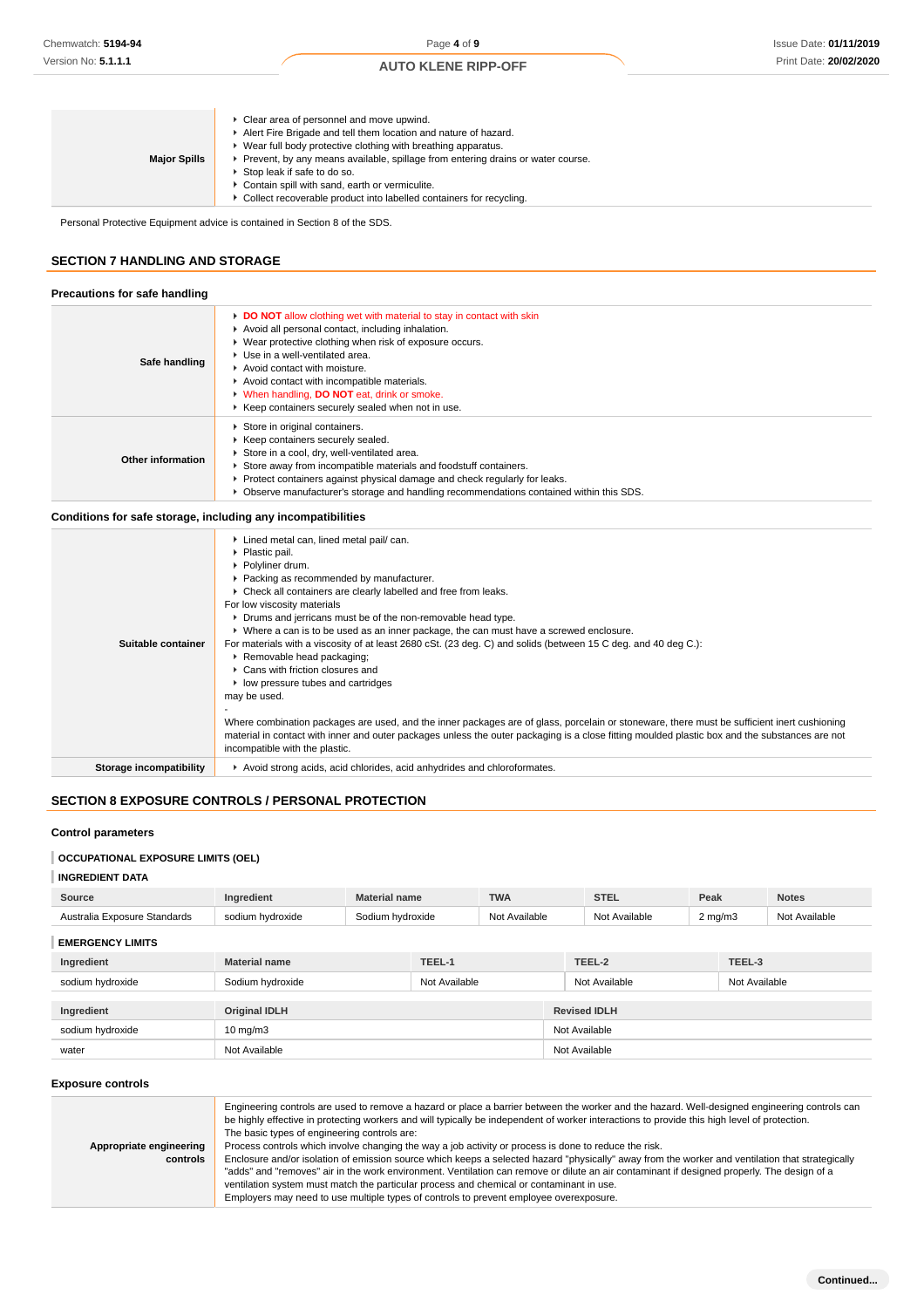Page **5** of **9**

## **AUTO KLENE RIPP-OFF**

| <b>Personal protection</b> |                                                                                                                                                                                                                                                                                                                                                                                                                                                                                                                                                                                                                                                                                                                                                                                                                                                                                                                                                                                                   |
|----------------------------|---------------------------------------------------------------------------------------------------------------------------------------------------------------------------------------------------------------------------------------------------------------------------------------------------------------------------------------------------------------------------------------------------------------------------------------------------------------------------------------------------------------------------------------------------------------------------------------------------------------------------------------------------------------------------------------------------------------------------------------------------------------------------------------------------------------------------------------------------------------------------------------------------------------------------------------------------------------------------------------------------|
| Eye and face protection    | Chemical goggles.<br>Full face shield may be required for supplementary but never for primary protection of eyes.<br>▶ Contact lenses may pose a special hazard; soft contact lenses may absorb and concentrate irritants. A written policy document, describing<br>the wearing of lenses or restrictions on use, should be created for each workplace or task. This should include a review of lens absorption<br>and adsorption for the class of chemicals in use and an account of injury experience. Medical and first-aid personnel should be trained in<br>their removal and suitable equipment should be readily available. In the event of chemical exposure, begin eye irrigation immediately and<br>remove contact lens as soon as practicable.                                                                                                                                                                                                                                         |
| <b>Skin protection</b>     | See Hand protection below                                                                                                                                                                                                                                                                                                                                                                                                                                                                                                                                                                                                                                                                                                                                                                                                                                                                                                                                                                         |
| Hands/feet protection      | ▶ Wear chemical protective gloves, e.g. PVC.<br>▶ Wear safety footwear or safety gumboots, e.g. Rubber<br>▶ When handling corrosive liquids, wear trousers or overalls outside of boots, to avoid spills entering boots.<br>The selection of suitable gloves does not only depend on the material, but also on further marks of quality which vary from manufacturer to<br>manufacturer. Where the chemical is a preparation of several substances, the resistance of the glove material can not be calculated in advance<br>and has therefore to be checked prior to the application.<br>The exact break through time for substances has to be obtained from the manufacturer of the protective gloves and has to be observed when<br>making a final choice.<br>Personal hygiene is a key element of effective hand care. Gloves must only be worn on clean hands. After using gloves, hands should be<br>washed and dried thoroughly. Application of a non-perfumed moisturiser is recommended. |
| <b>Body protection</b>     | See Other protection below                                                                                                                                                                                                                                                                                                                                                                                                                                                                                                                                                                                                                                                                                                                                                                                                                                                                                                                                                                        |
| Other protection           | $\triangleright$ Overalls.<br>PVC Apron.<br>▶ PVC protective suit may be required if exposure severe.<br>▶ Eyewash unit.<br>Ensure there is ready access to a safety shower.                                                                                                                                                                                                                                                                                                                                                                                                                                                                                                                                                                                                                                                                                                                                                                                                                      |

**Respiratory protection**

equivalent)

## **Recommended material(s)**

#### **GLOVE SELECTION INDEX**

Glove selection is based on a modified presentation of the:

 **"Forsberg Clothing Performance Index".**

 The effect(s) of the following substance(s) are taken into account in the **computergenerated** selection:

AUTO KLENE RIPP-OFF

| <b>Material</b>       | CPI |
|-----------------------|-----|
| <b>BUTYL</b>          | A   |
| <b>NEOPRENE</b>       | A   |
| NAT+NEOPR+NITRILE     | C   |
| <b>NATURAL RUBBER</b> | C   |
| NATURAL+NEOPRENE      | C   |
| NEOPRENE/NATURAL      | C   |
| <b>NITRILE</b>        | C   |
| NITRILE+PVC           | C   |
| PE                    | C   |
| PE/EVAL/PE            | C   |
| <b>PVA</b>            | C   |
| <b>PVC</b>            | C   |
| SARANEX-23            | C   |
| SARANEX-23 2-PLY      | C   |
| <b>TEFLON</b>         | C   |
| <b>VITON</b>          | C   |
| VITON/CHLOROBUTYL     | C   |

\* CPI - Chemwatch Performance Index

A: Best Selection

B: Satisfactory; may degrade after 4 hours continuous immersion

C: Poor to Dangerous Choice for other than short term immersion

**NOTE**: As a series of factors will influence the actual performance of the glove, a final selection must be based on detailed observation. -

\* Where the glove is to be used on a short term, casual or infrequent basis, factors such as "feel" or convenience (e.g. disposability), may dictate a choice of gloves which might otherwise be unsuitable following long-term or frequent use. A qualified practitioner should be consulted.

#### **SECTION 9 PHYSICAL AND CHEMICAL PROPERTIES**

#### **Information on basic physical and chemical properties**

**Appearance** Clear fluorescent orange / pink liquid with citrus odour; mixes with water.

Selection of the Class and Type of respirator will depend upon the level of breathing zone contaminant and the chemical nature of the contaminant. Protection Factors (defined as the ratio of contaminant outside and inside the mask) may also be important.

Particulate. (AS/NZS 1716 & 1715, EN 143:2000 & 149:001, ANSI Z88 or national

| Required<br>minimum<br>protection factor | Maximum gas/vapour<br>concentration present in air<br>p.p.m. (by volume) | Half-face<br>Respirator         | <b>Full-Face</b><br>Respirator   |
|------------------------------------------|--------------------------------------------------------------------------|---------------------------------|----------------------------------|
| up to 10                                 | 1000                                                                     | -AUS / Class1<br>P <sub>2</sub> |                                  |
| up to 50                                 | 1000                                                                     | ۰                               | -AUS / Class<br>1 P <sub>2</sub> |
| up to 50                                 | 5000                                                                     | Airline *                       | ۰                                |
| up to $100$                              | 5000                                                                     | ٠                               | $-2P2$                           |
| up to 100                                | 10000                                                                    | ٠                               | $-3P2$                           |
| $100+$                                   |                                                                          |                                 | Airline**                        |

\* - Continuous Flow \*\* - Continuous-flow or positive pressure demand A(All classes) = Organic vapours, B AUS or  $B1$  = Acid gasses, B2 = Acid gas or hydrogen cyanide(HCN), B3 = Acid gas or hydrogen cyanide(HCN), E = Sulfur dioxide(SO2), G = Agricultural chemicals, K = Ammonia(NH3), Hg = Mercury, NO = Oxides of nitrogen,  $MB =$  Methyl bromide,  $AX =$  Low boiling point organic compounds(below 65 degC)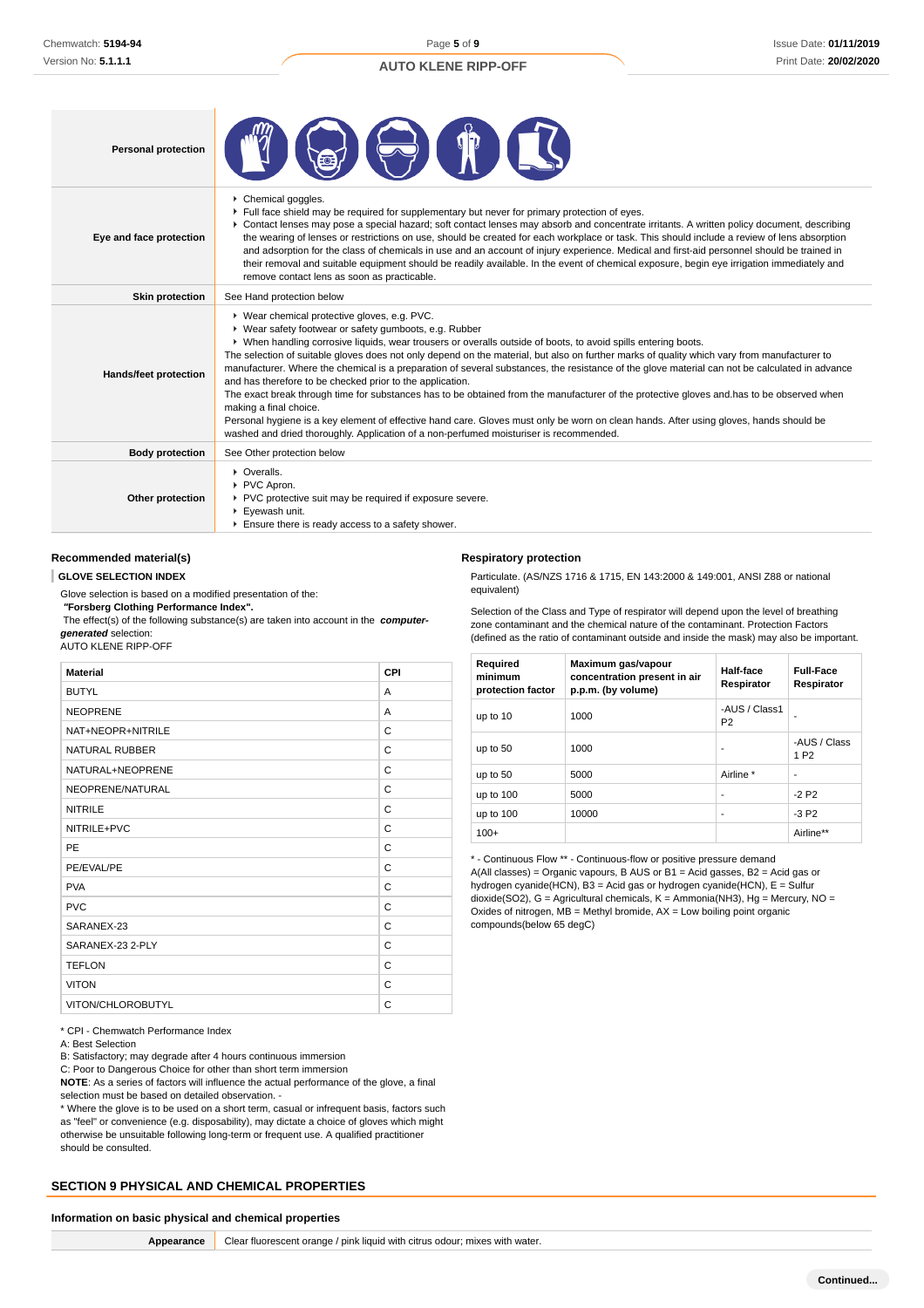| <b>Physical state</b>                           | Liquid         | Relative density (Water = 1)               | 1.055          |
|-------------------------------------------------|----------------|--------------------------------------------|----------------|
| Odour                                           | Not Available  | Partition coefficient n-octanol<br>/ water | Not Available  |
| <b>Odour threshold</b>                          | Not Available  | Auto-ignition temperature (°C)             | Not Applicable |
| pH (as supplied)                                | ~13.2          | <b>Decomposition temperature</b>           | Not Available  |
| Melting point / freezing point<br>(°C)          | $-0$           | <b>Viscosity (cSt)</b>                     | Not Available  |
| Initial boiling point and boiling<br>range (°C) | ~100           | Molecular weight (g/mol)                   | Not Applicable |
| Flash point (°C)                                | Not Applicable | <b>Taste</b>                               | Not Available  |
| <b>Evaporation rate</b>                         | Not Available  | <b>Explosive properties</b>                | Not Available  |
| Flammability                                    | Not Applicable | <b>Oxidising properties</b>                | Not Available  |
| Upper Explosive Limit (%)                       | Not Applicable | Surface Tension (dyn/cm or<br>$mN/m$ )     | Not Available  |
| Lower Explosive Limit (%)                       | Not Applicable | <b>Volatile Component (%vol)</b>           | Not Available  |
| Vapour pressure (kPa)                           | 2 @ 20 degC    | Gas group                                  | Not Available  |
| Solubility in water                             | Miscible       | pH as a solution (1%)                      | ~11.3          |
| Vapour density $(Air = 1)$                      | Not Available  | VOC g/L                                    | Not Available  |

## **SECTION 10 STABILITY AND REACTIVITY**

| Reactivity                                 | See section 7                                                                                                                        |
|--------------------------------------------|--------------------------------------------------------------------------------------------------------------------------------------|
| <b>Chemical stability</b>                  | • Unstable in the presence of incompatible materials.<br>▶ Product is considered stable.<br>Hazardous polymerisation will not occur. |
| Possibility of hazardous<br>reactions      | See section 7                                                                                                                        |
| <b>Conditions to avoid</b>                 | See section 7                                                                                                                        |
| Incompatible materials                     | See section 7                                                                                                                        |
| <b>Hazardous decomposition</b><br>products | See section 5                                                                                                                        |

## **SECTION 11 TOXICOLOGICAL INFORMATION**

### **Information on toxicological effects**

| <b>Inhaled</b>             | Not normally a hazard due to non-volatile nature of product<br>Inhaling corrosive bases may irritate the respiratory tract. Symptoms include cough, choking, pain and damage to the mucous membrane.                                                                                                                                                                                                               |                                              |  |
|----------------------------|--------------------------------------------------------------------------------------------------------------------------------------------------------------------------------------------------------------------------------------------------------------------------------------------------------------------------------------------------------------------------------------------------------------------|----------------------------------------------|--|
| Ingestion                  | The material can produce chemical burns within the oral cavity and gastrointestinal tract following ingestion.                                                                                                                                                                                                                                                                                                     |                                              |  |
| <b>Skin Contact</b>        | The material can produce chemical burns following direct contact with the skin.<br>Open cuts, abraded or irritated skin should not be exposed to this material<br>Entry into the blood-stream, through, for example, cuts, abrasions or lesions, may produce systemic injury with harmful effects. Examine the skin<br>prior to the use of the material and ensure that any external damage is suitably protected. |                                              |  |
| Eye                        | The material can produce chemical burns to the eye following direct contact. Vapours or mists may be extremely irritating.<br>If applied to the eyes, this material causes severe eye damage.                                                                                                                                                                                                                      |                                              |  |
| Chronic                    | Repeated or prolonged exposure to corrosives may result in the erosion of teeth, inflammatory and ulcerative changes in the mouth and necrosis<br>(rarely) of the jaw. Bronchial irritation, with cough, and frequent attacks of bronchial pneumonia may ensue.<br>Substance accumulation, in the human body, may occur and may cause some concern following repeated or long-term occupational exposure.          |                                              |  |
|                            |                                                                                                                                                                                                                                                                                                                                                                                                                    |                                              |  |
| <b>AUTO KLENE RIPP-OFF</b> | <b>TOXICITY</b>                                                                                                                                                                                                                                                                                                                                                                                                    | <b>IRRITATION</b>                            |  |
|                            | Not Available                                                                                                                                                                                                                                                                                                                                                                                                      | Not Available                                |  |
|                            | <b>TOXICITY</b>                                                                                                                                                                                                                                                                                                                                                                                                    | <b>IRRITATION</b>                            |  |
|                            | Dermal (rabbit) LD50: 1350 mg/kg <sup>[2]</sup>                                                                                                                                                                                                                                                                                                                                                                    | Eye (rabbit): 0.05 mg/24h SEVERE             |  |
|                            |                                                                                                                                                                                                                                                                                                                                                                                                                    | Eye (rabbit):1 mg/24h SEVERE                 |  |
| sodium hydroxide           |                                                                                                                                                                                                                                                                                                                                                                                                                    | Eye (rabbit):1 mg/30s rinsed-SEVERE          |  |
|                            |                                                                                                                                                                                                                                                                                                                                                                                                                    | Eye: adverse effect observed (irritating)[1] |  |
|                            |                                                                                                                                                                                                                                                                                                                                                                                                                    | Skin (rabbit): 500 mg/24h SEVERE             |  |
|                            |                                                                                                                                                                                                                                                                                                                                                                                                                    | Skin: adverse effect observed (corrosive)[1] |  |
|                            | <b>TOXICITY</b>                                                                                                                                                                                                                                                                                                                                                                                                    | <b>IRRITATION</b>                            |  |

Oral (rat) LD50: >90000 mg/kg<sup>[2]</sup> Not Available

**Legend:** 1. Value obtained from Europe ECHA Registered Substances - Acute toxicity 2.\* Value obtained from manufacturer's SDS. Unless otherwise specified data extracted from RTECS - Register of Toxic Effect of chemical Substances

**water**

Asthma-like symptoms may continue for months or even years after exposure to the material ends. This may be due to a non-allergic condition known as reactive airways dysfunction syndrome (RADS) which can occur after exposure to high levels of highly irritating compound. Main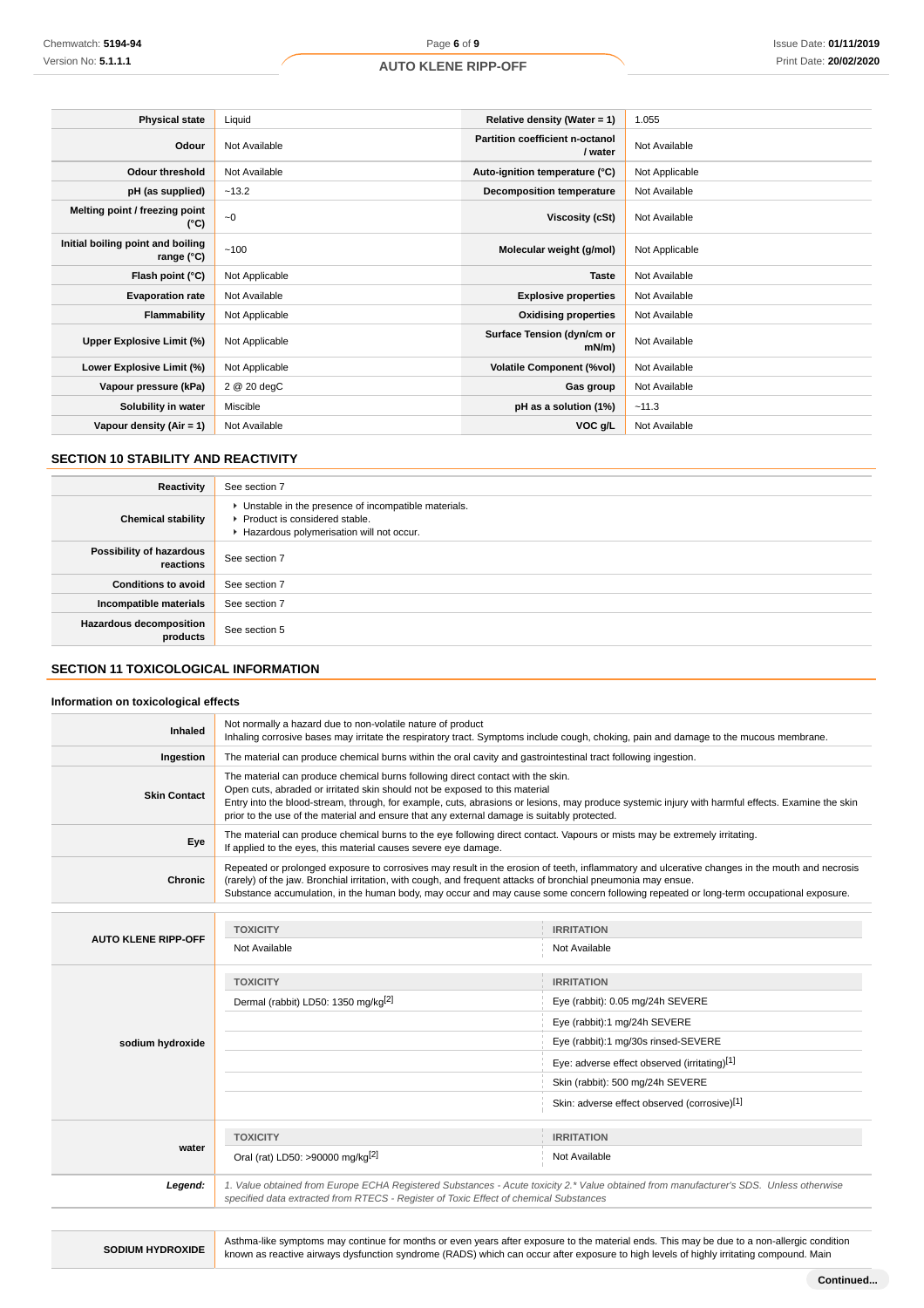|                                             | criteria for diagnosing RADS include the absence of previous airways disease in a non-atopic individual, with sudden onset of persistent<br>asthma-like symptoms within minutes to hours of a documented exposure to the irritant. Other criteria for diagnosis of RADS include a reversible<br>airflow pattern on lung function tests, moderate to severe bronchial hyperreactivity on methacholine challenge testing, and the lack of minimal<br>lymphocytic inflammation, without eosinophilia. RADS (or asthma) following an irritating inhalation is an infrequent disorder with rates related to<br>the concentration of and duration of exposure to the irritating substance. On the other hand, industrial bronchitis is a disorder that occurs as a<br>result of exposure due to high concentrations of irritating substance (often particles) and is completely reversible after exposure ceases. The<br>disorder is characterized by difficulty breathing, cough and mucus production.<br>The material may produce severe irritation to the eye causing pronounced inflammation. Repeated or prolonged exposure to irritants may<br>produce conjunctivitis.<br>The material may cause severe skin irritation after prolonged or repeated exposure and may produce on contact skin redness, swelling, the<br>production of vesicles, scaling and thickening of the skin. Repeated exposures may produce severe ulceration. |                                 |                                                                                                    |
|---------------------------------------------|--------------------------------------------------------------------------------------------------------------------------------------------------------------------------------------------------------------------------------------------------------------------------------------------------------------------------------------------------------------------------------------------------------------------------------------------------------------------------------------------------------------------------------------------------------------------------------------------------------------------------------------------------------------------------------------------------------------------------------------------------------------------------------------------------------------------------------------------------------------------------------------------------------------------------------------------------------------------------------------------------------------------------------------------------------------------------------------------------------------------------------------------------------------------------------------------------------------------------------------------------------------------------------------------------------------------------------------------------------------------------------------------------------------------------------------|---------------------------------|----------------------------------------------------------------------------------------------------|
| <b>WATER</b>                                | No significant acute toxicological data identified in literature search.                                                                                                                                                                                                                                                                                                                                                                                                                                                                                                                                                                                                                                                                                                                                                                                                                                                                                                                                                                                                                                                                                                                                                                                                                                                                                                                                                             |                                 |                                                                                                    |
| <b>Acute Toxicity</b>                       | ×                                                                                                                                                                                                                                                                                                                                                                                                                                                                                                                                                                                                                                                                                                                                                                                                                                                                                                                                                                                                                                                                                                                                                                                                                                                                                                                                                                                                                                    | Carcinogenicity                 | ×                                                                                                  |
| <b>Skin Irritation/Corrosion</b>            | ✔                                                                                                                                                                                                                                                                                                                                                                                                                                                                                                                                                                                                                                                                                                                                                                                                                                                                                                                                                                                                                                                                                                                                                                                                                                                                                                                                                                                                                                    | Reproductivity                  | ×                                                                                                  |
| <b>Serious Eye Damage/Irritation</b>        | ✔                                                                                                                                                                                                                                                                                                                                                                                                                                                                                                                                                                                                                                                                                                                                                                                                                                                                                                                                                                                                                                                                                                                                                                                                                                                                                                                                                                                                                                    | <b>STOT - Single Exposure</b>   | ×                                                                                                  |
| <b>Respiratory or Skin</b><br>sensitisation | ×                                                                                                                                                                                                                                                                                                                                                                                                                                                                                                                                                                                                                                                                                                                                                                                                                                                                                                                                                                                                                                                                                                                                                                                                                                                                                                                                                                                                                                    | <b>STOT - Repeated Exposure</b> | ×                                                                                                  |
| <b>Mutagenicity</b>                         | ×                                                                                                                                                                                                                                                                                                                                                                                                                                                                                                                                                                                                                                                                                                                                                                                                                                                                                                                                                                                                                                                                                                                                                                                                                                                                                                                                                                                                                                    | <b>Aspiration Hazard</b>        | ×                                                                                                  |
|                                             |                                                                                                                                                                                                                                                                                                                                                                                                                                                                                                                                                                                                                                                                                                                                                                                                                                                                                                                                                                                                                                                                                                                                                                                                                                                                                                                                                                                                                                      | Legend:                         | $\blacktriangleright$ - Data either not available or does not fill the criteria for classification |

– Data available to make classification

# **SECTION 12 ECOLOGICAL INFORMATION**

# **Toxicity**

|                            | <b>ENDPOINT</b>  | <b>TEST DURATION (HR)</b> | <b>SPECIES</b>                                                                                                                                                                                                                                                                     | <b>VALUE</b>     | <b>SOURCE</b>    |
|----------------------------|------------------|---------------------------|------------------------------------------------------------------------------------------------------------------------------------------------------------------------------------------------------------------------------------------------------------------------------------|------------------|------------------|
| <b>AUTO KLENE RIPP-OFF</b> | Not<br>Available | Not Available             | Not Available                                                                                                                                                                                                                                                                      | Not<br>Available | Not<br>Available |
|                            | <b>ENDPOINT</b>  | <b>TEST DURATION (HR)</b> | <b>SPECIES</b>                                                                                                                                                                                                                                                                     | <b>VALUE</b>     | <b>SOURCE</b>    |
|                            | <b>LC50</b>      | 96                        | Fish                                                                                                                                                                                                                                                                               | $125$ mg/L       | 4                |
| sodium hydroxide           | EC50             | 48                        | Crustacea                                                                                                                                                                                                                                                                          | 40.4mg/L         | 2                |
|                            | EC50             | 96                        | Algae or other aquatic plants                                                                                                                                                                                                                                                      | 3180000mg/L      | 3                |
|                            | <b>NOEC</b>      | 96                        | Fish                                                                                                                                                                                                                                                                               | 56mg/L           | 4                |
|                            | <b>ENDPOINT</b>  | <b>TEST DURATION (HR)</b> | <b>SPECIES</b>                                                                                                                                                                                                                                                                     | <b>VALUE</b>     | <b>SOURCE</b>    |
| water                      | <b>LC50</b>      | 96                        | Fish                                                                                                                                                                                                                                                                               | 897.520mg/L      | 3                |
|                            | EC50             | 96                        | Algae or other aquatic plants                                                                                                                                                                                                                                                      | 8768.874mg/L     | 3                |
| Legend:                    |                  |                           | Extracted from 1. IUCLID Toxicity Data 2. Europe ECHA Registered Substances - Ecotoxicological Information - Aquatic Toxicity 3. EPIWIN Suite<br>V2 12 (OSAD) Aquatio Tovioity Data (Estimated) A US EDA Ecotov database Aquatio Tovioity Data E ECETOC Aquatio Hazard Association |                  |                  |

V3.12 (QSAR) - Aquatic Toxicity Data (Estimated) 4. US EPA, Ecotox database - Aquatic Toxicity Data 5. ECETOC Aquatic Hazard Assessment Data 6. NITE (Japan) - Bioconcentration Data 7. METI (Japan) - Bioconcentration Data 8. Vendor Data

Prevent, by any means available, spillage from entering drains or water courses.

# **Persistence and degradability**

| Ingredient       | Persistence: Water/Soil | <b>Persistence: Air</b> |
|------------------|-------------------------|-------------------------|
| sodium hydroxide | <b>LOW</b>              | LOW                     |
| water            | <b>LOW</b>              | LOW                     |

## **Bioaccumulative potential**

| Ingredient       | <b>Bioaccumulation</b>    |
|------------------|---------------------------|
| sodium hydroxide | LOW (LogKOW = $-3.8796$ ) |
| water            | LOW (LogKOW = $-1.38$ )   |

# **Mobility in soil**

| Ingredient       | <b>Mobility</b>      |
|------------------|----------------------|
| sodium hydroxide | LOW ( $KOC = 14.3$ ) |
| water            | LOW ( $KOC = 14.3$ ) |

# **SECTION 13 DISPOSAL CONSIDERATIONS**

#### **Waste treatment methods**

|                              | Legislation addressing waste disposal requirements may differ by country, state and/ or territory. Each user must refer to laws operating in their |
|------------------------------|----------------------------------------------------------------------------------------------------------------------------------------------------|
|                              | area. In some areas, certain wastes must be tracked.                                                                                               |
| Product / Packaging disposal | A Hierarchy of Controls seems to be common - the user should investigate:                                                                          |
|                              | Reduction                                                                                                                                          |
|                              |                                                                                                                                                    |

▶ Reuse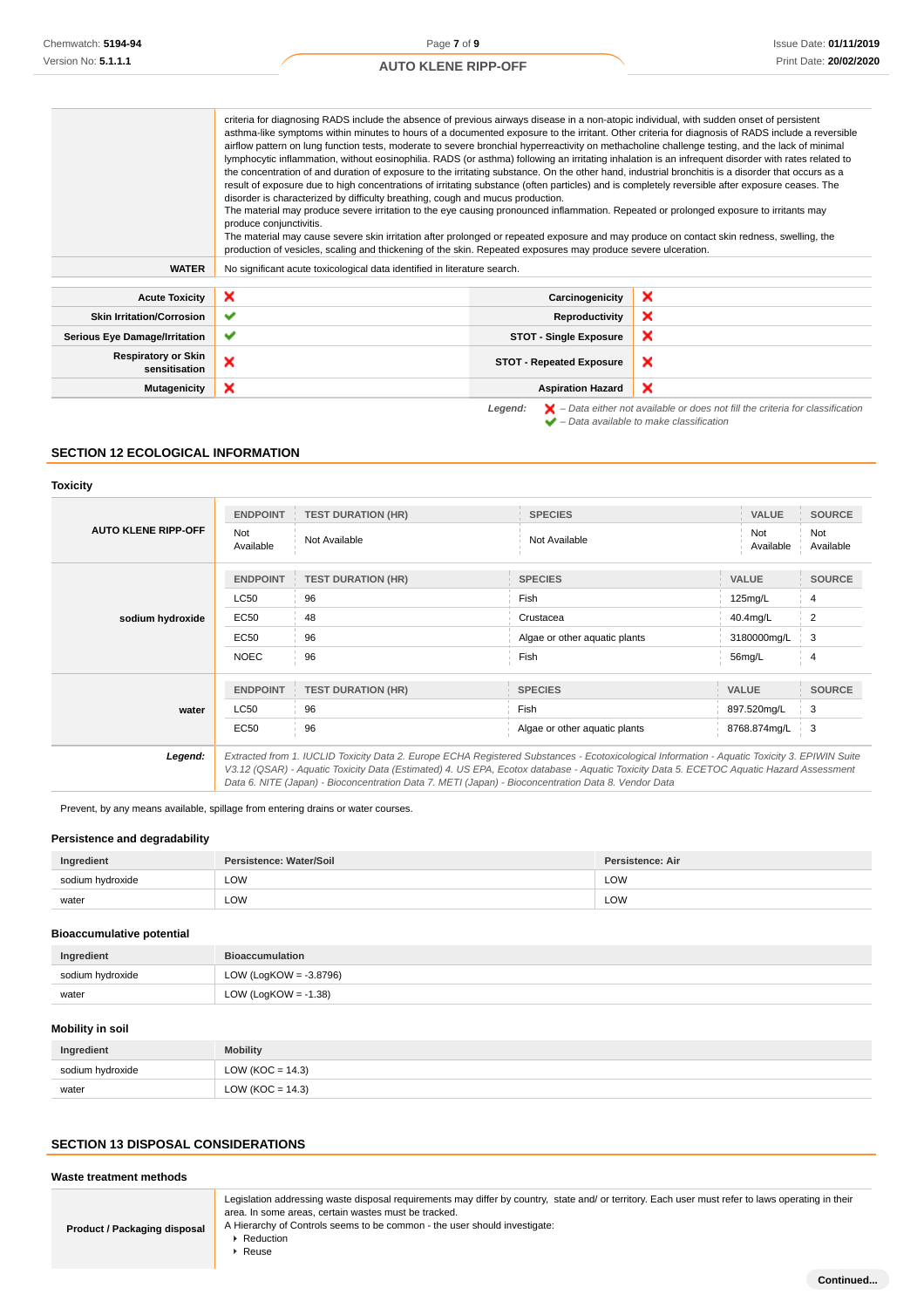- ▶ Recycling
- **Disposal (if all else fails)**

This material may be recycled if unused, or if it has not been contaminated so as to make it unsuitable for its intended use. If it has been contaminated, it may be possible to reclaim the product by filtration, distillation or some other means. Shelf life considerations should also be applied in making decisions of this type. Note that properties of a material may change in use, and recycling or reuse may not always be appropriate.

- Recycle wherever possible.
- **EXECTS CONSULT MANUTE THE CONSULT MANUTE OF THE UPS** CONSULT ON THE REGISTION OF A UPS CONSULT MANUTE TO SUITABLE TREATMENT OF disposal facility can be identified.
- Treat and neutralise at an approved treatment plant. Treatment should involve: Neutralisation followed by: burial in a land-fill specifically licensed to accept chemical and / or pharmaceutical wastes or Incineration in a licensed apparatus (after admixture with suitable combustible material)
- Decontaminate empty containers. Observe all label safeguards until containers are cleaned and destroyed.

## **SECTION 14 TRANSPORT INFORMATION**

# **Labels Required Marine Pollutant** NO **HAZCHEM** 2R

### **Land transport (ADG)**

| UN number                    | 1719                                                      |
|------------------------------|-----------------------------------------------------------|
| UN proper shipping name      | CAUSTIC ALKALI LIQUID, N.O.S. (contains sodium hydroxide) |
| Transport hazard class(es)   | Class<br>8<br>Not Applicable<br>Subrisk                   |
| Packing group                | $\mathbf{III}$                                            |
| <b>Environmental hazard</b>  | Not Applicable                                            |
| Special precautions for user | Special provisions<br>223 274<br>Limited quantity<br>5L   |

### **Air transport (ICAO-IATA / DGR)**

| UN number                    | 1719                                                             |                                                             |                |  |
|------------------------------|------------------------------------------------------------------|-------------------------------------------------------------|----------------|--|
| UN proper shipping name      |                                                                  | Caustic alkali liquid, n.o.s. * (contains sodium hydroxide) |                |  |
| Transport hazard class(es)   | <b>ICAO/IATA Class</b><br>ICAO / IATA Subrisk<br><b>ERG Code</b> | 8<br>Not Applicable<br>8L                                   |                |  |
| Packing group                | Ш                                                                |                                                             |                |  |
| <b>Environmental hazard</b>  | Not Applicable                                                   |                                                             |                |  |
|                              | Special provisions                                               |                                                             | A3 A803        |  |
|                              | Cargo Only Packing Instructions                                  |                                                             | 856            |  |
|                              | Cargo Only Maximum Qty / Pack                                    |                                                             | 60L            |  |
| Special precautions for user | Passenger and Cargo Packing Instructions                         |                                                             | 852            |  |
|                              | Passenger and Cargo Maximum Qty / Pack                           |                                                             | 5L             |  |
|                              | Passenger and Cargo Limited Quantity Packing Instructions        |                                                             | Y841           |  |
|                              | Passenger and Cargo Limited Maximum Qty / Pack                   |                                                             | 1 <sub>L</sub> |  |

### **Sea transport (IMDG-Code / GGVSee)**

| <b>UN</b> number             | 1719                                                              |  |
|------------------------------|-------------------------------------------------------------------|--|
| UN proper shipping name      | CAUSTIC ALKALI LIQUID, N.O.S. (contains sodium hydroxide)         |  |
| Transport hazard class(es)   | <b>IMDG Class</b><br>8<br><b>IMDG Subrisk</b><br>Not Applicable   |  |
| Packing group                | $\mathbf{m}$                                                      |  |
| <b>Environmental hazard</b>  | Not Applicable                                                    |  |
| Special precautions for user | <b>EMS Number</b><br>$F-A$ , S-B<br>Special provisions<br>223 274 |  |